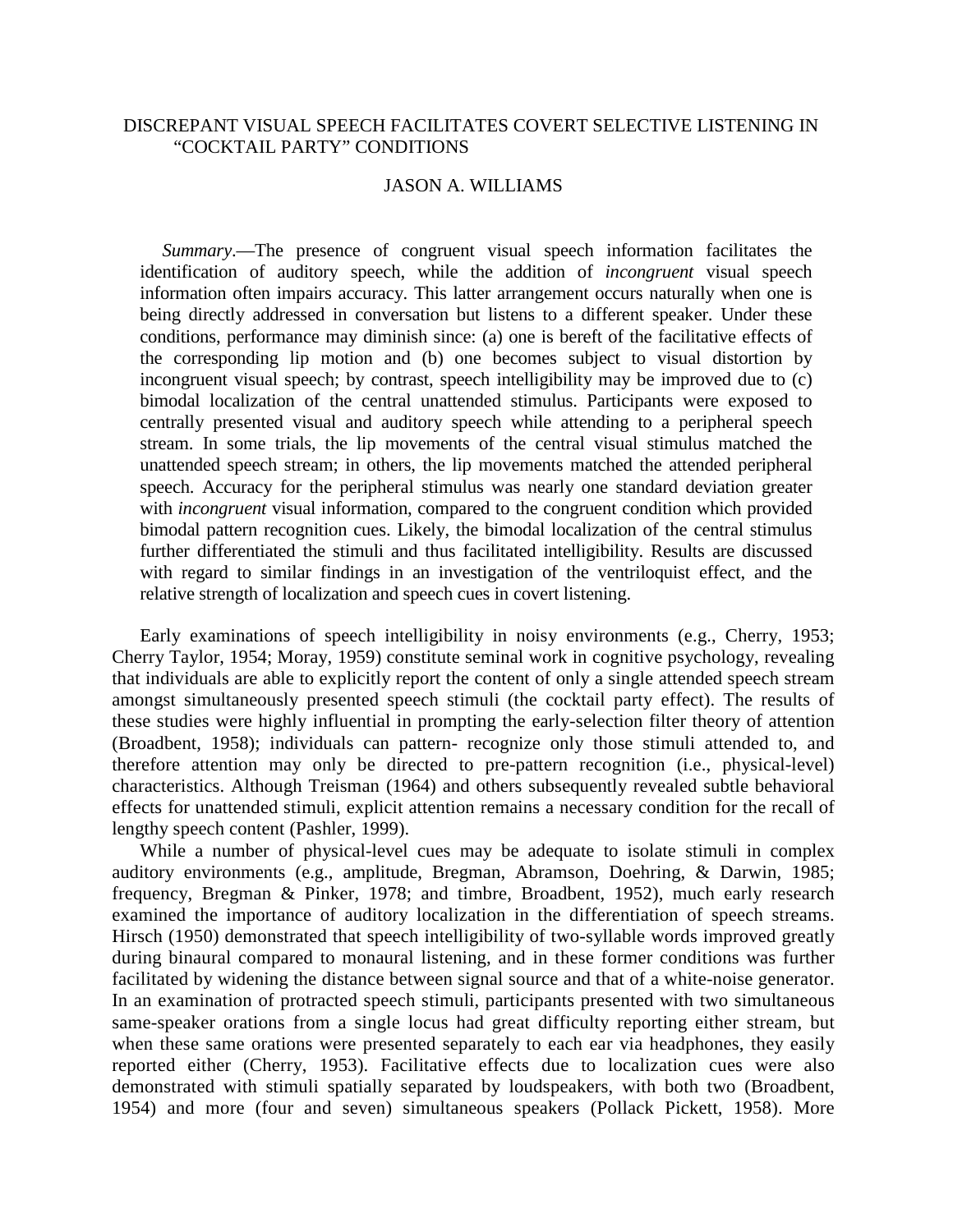recently Yost, Dye, and Sheft (1996) employed seven loudspeaker locations, reporting that the facilitative effect of spatially separating auditory stimuli rose in importance as the number of simultaneous voices increased from two to three. Overall, the facilitation of auditory localization has been shown to augment performance in numerous cocktail party environments (for reviews, see Yost, 1997; Bronkhorst, 2000).

A separate line of research has shown that visual stimuli can aid in auditory localization. Warren (1970) reported that pointing at visually occluded auditory targets became more accurate when participants had their eyes open. For Warren, two possibilities existed: Either (a) vision enabled a "structured visual environment" which facilitated performance, or (b) participants were making saccades to auditory targets and pointing where they were looking. When participants opened their eyes but were instructed to not make saccades, performance did not decrease, prompting Warren to favor the first hypothesis. Subsequent evidence that visual localization is superior to auditory localization (e.g., Blauert, 1983) also supports this interpretation. However, saccadic eye movements consist of two phases: a latency phase involving the calculation of the relative contractions of the three sets of ocular muscles and a ballistic phase where the movement is actually executed (Carpenter, 1988). It is possible to perform oculomotor programming without an actual eye movement, and this localization process may have accounted for increased accuracy in Warren's task. This possibility is strongly supported by Rorden and Driver (1999), who showed that the localization of auditory targets was facilitated by planning to look at the same hemi-field locations even though auditory stimuli had terminated prior to the occurrence of any eye motion. By either or both mechanisms, visual information has been shown to aid auditory localization.

Given that performance in "cocktail party" environments improves as localization is facilitated, it should be the case that visual localization cues aid performance under these conditions. Direct evidence was provided by Driver (1996) in an investigation of the ventriloquist effect, the phenomenon whereby auditory stimuli are localized toward the presence of a viable visual source for the auditory stimuli (Thurlow & Jack, 1973). In Experiment 1, Driver (1996) presented individuals with simultaneous auditory stimuli (paired sequences of three-words) from a single location peripheral to fixation. Simultaneously, a computer monitor displayed the lip movements of the attended auditory sequence either proximal to the auditory source or in the contralateral hemi-field. This second condition, in which the video was further displaced from the location of the auditory stimuli, resulted in increases in identification accuracy of nearly 2070. Presumably the auditory stimulus congruent with the displaced visual speech became further localized toward the visually presented face, perceptually increasing the separation of the stimuli and aiding discrimination. With regard to the present study, if a perceptual illusion that localizes speech can facilitate performance, veridical visual localization information should as well.

Consider an arrangement that occurs regularly in everyday life. Covert attention refers to the ability to look in one direction while attending another (Posner, 1980). With auditory stimuli, this often occurs when individuals are feigning listening to someone addressing them and attending to a conversation elsewhere. To successfully comprehend the peripheral auditory stimulus, one must ignore not only the auditory speech from the unattended speaker's oration, but also the corresponding visual speech information. In question is the perceptual effect of this unattended visual information, of which there are conflicting possibilities: (a) the addition of a conficting stimulus may serve as an additional distractor that interferes with performance or (b) akin to Driver's (1996) findings with the ventriloquist effect, additional visual information may aid in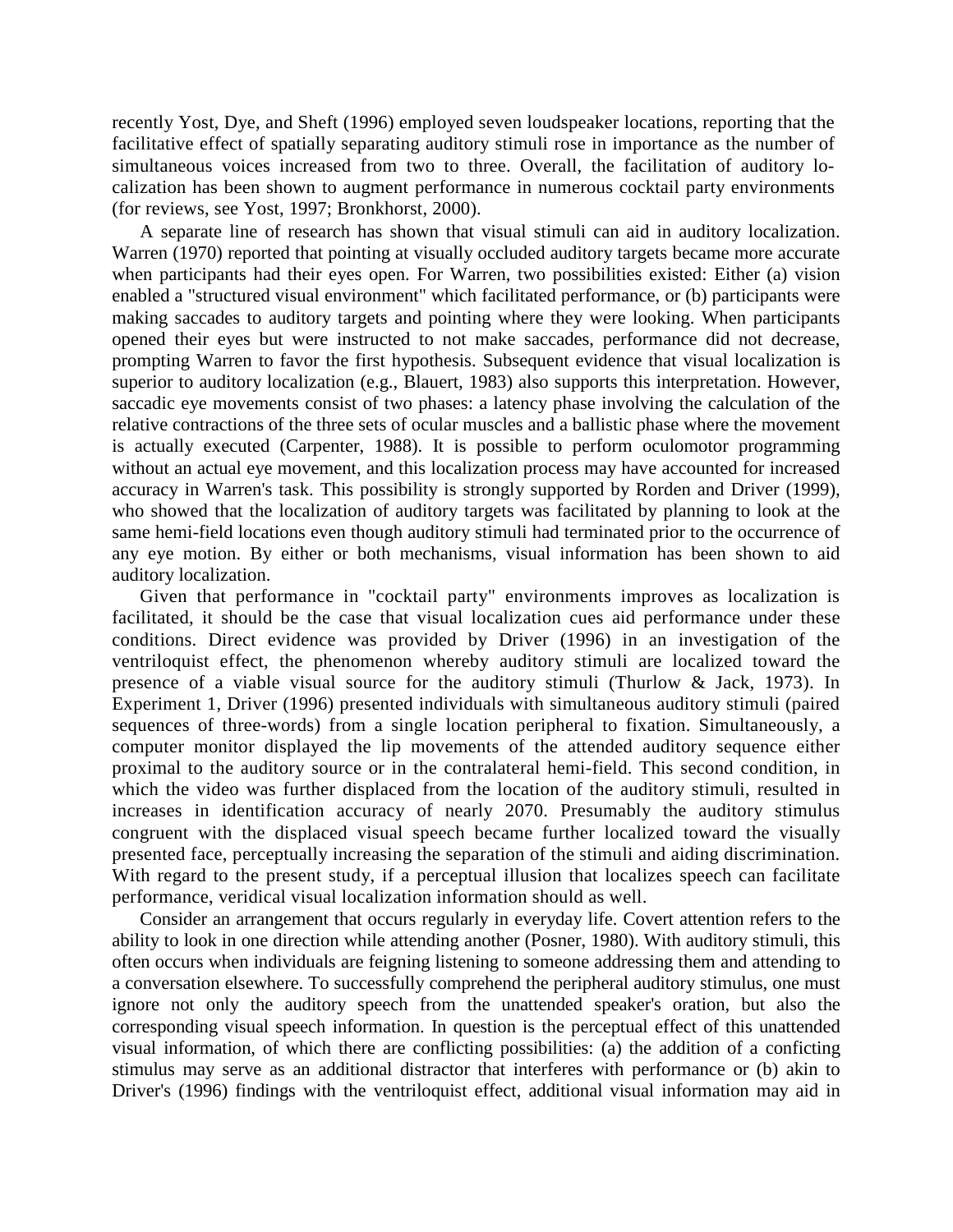localizing an auditory stream, and result in increased speech intelligibility. One clear difference from Experiment 1 of that study, however, is that Driver provided participants with visual information that matched an attended auditory channel. In covert attention, however, the argument is that visual information *incongruent* with the attended speech stream may facilitate performance.

### **METHOD**

#### *Participants*

Twenty-eight men and 20 women ( $M_{\text{Age}}$  =19.7 yr., *SD* =1.3, range =18-23) participated as a partial requirement for Introductory Psychology courses. All participants were treated according to the university's Human Subjects Committee's conditions for experimental approval, including informed consent and full debriefing, and were sequentially assigned to one of 24 counterbalanced conditions in the order that they arrived at the experiment.

## *Materials and Procedure*

Each participant sat 45 cm in front of a 32.5 cm x 24.4 cm computer monitor, to which was affixed a 5.1-cm diameter loudspeaker on the lower frame. Central speech stimuli originated from a location as near as possible to the mouth area of faces that were subsequently displayed on the video screen. For half of the participants, an identical loudspeaker was affixed to the (quiet, but not sound-proof) laboratory wall at the same height peripherally 1.2 m to the right of the central display; for the other half, the peripheral loudspeaker was situated similarly on the left side.

Full-face visual stimuli were recorded by digital video (MPEG—2 media format) at the time of auditory recording. Auditory stimuli consisted of recordings of individuals uttering short sentences generated according to the following syntactical structure: "The *noun pasttense verb* the *adjective noun*" (e.g., "The fog obscured the hidden army"), avoiding predictable semantic regularities (e.g., "The farmer plowed..."). One-hundred-twenty such sentences were digitally recorded, matched for approximate utterance length, and stored electronically as separate audio channels in the MPEG—2 file with 5-sec. intervals of silence separating the pairs. During the experiment, a Dell Optiplex 790 PC computer played the video in full- screen mode, and the 60 stimulus pairs were presented with one speech stream centrally, and the other peripherally at approximately 60dB. In all trials, participants were asked to report the content of the peripheral auditory stream while simultaneously viewing a central display which varied across trial blocks. Participants recorded their responses immediately after each trial on answer sheets that contained starter sentences containing the two constant 'the's, and blanks for the four target words ("The \_\_\_\_ \_\_\_ the \_\_\_\_ \_\_\_").

Each participant evaluated 12 auditory pairs in four differing visual conditions: (a) the *Visual Speech Present with Modal Discrepancy* (VSP—MD) in which the monitor displayed the face of the person mouthing the centrally located auditory speech, akin to naturalistic settings. However, since participants were always listening to the peripheral stimulus, the visual speech information contrasted with the attended spoken sentences, and thus was bimodally discrepant; (b) a *Visual Speech Absent with Modal Discrepancy* (VSA—MD), in which a static picture of the central speaker's face was substituted for the moving video<sup>3</sup> in order to examine performance in the absence of visual speech information and still mirror the prior condition as closely as possible. Because the viewed face was mismatched to

<sup>3</sup>Simply seeing a face may affect performance, and therefore this seemed preferable to presenting a blank screen.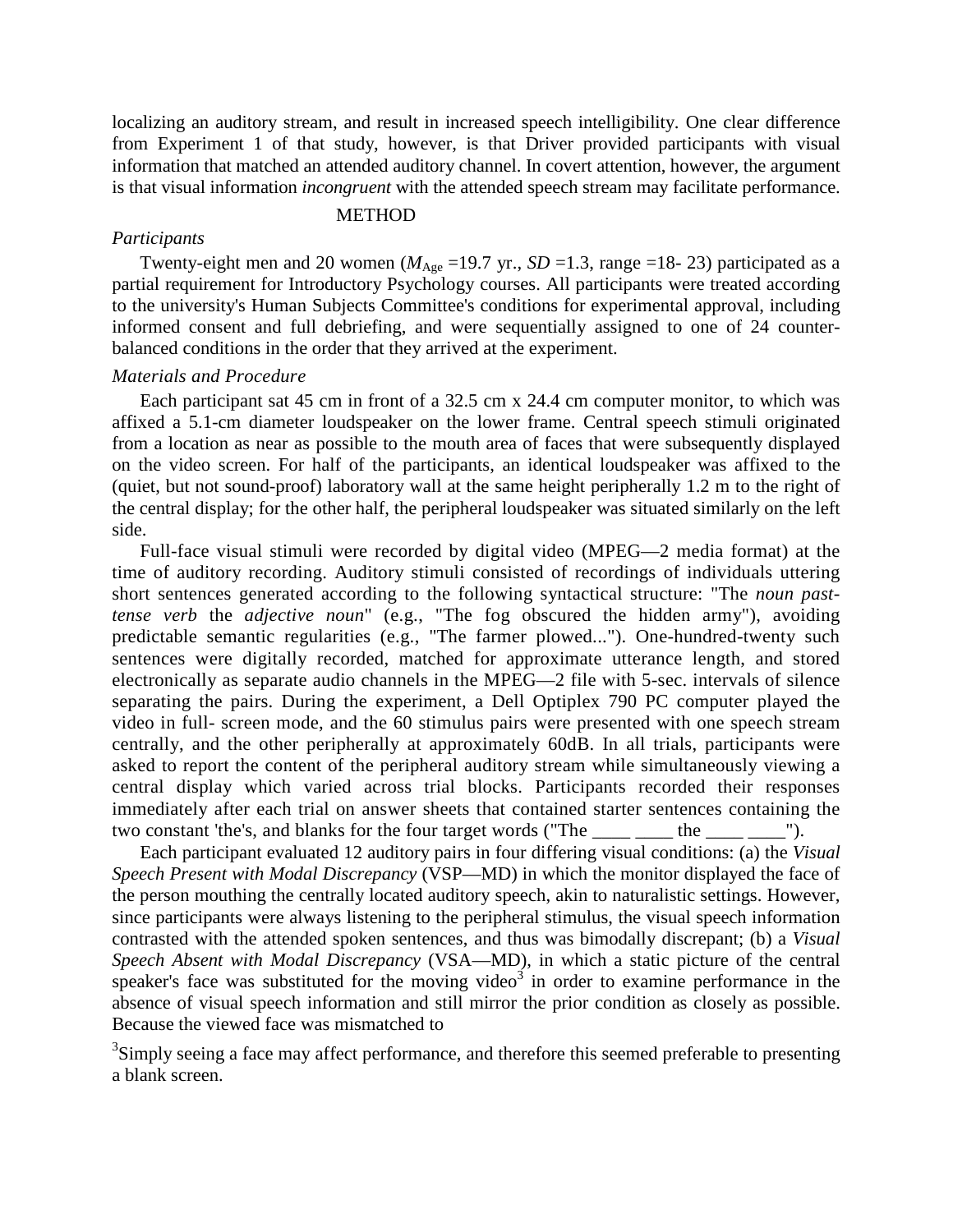the person speaking the attended auditory stimuli, stimuli were again bimodally discrepant; (c) a Visual Speech Present with Modal Congruency (VSP—MC), in which dynamic visual speech now corresponded to the attended auditory peripheral stimulus. This arrangement entailed that the visual and auditory cues from the central location were in conflict; however, since the participants were listening peripherally, the visual stimulus was congruent with the attended auditory speech content, and thus the speech content was bimodally congruent; (d) a Visual Speech Absent with Modal Congruency (VSA—MC), in which the visual display consisted of a static face of the individual who was speaking the attended peripheral speech stream, and thus mismatched the central auditory stimuli. Since Kamachi, Hill, Lander, and Vatikiotis-Bateson (2003) reported that individuals cannot accurately match voices to samesex still photographs, from the participants' perspective this condition was likely perceptually identical to the VSA—MD condition (an effect replicated in the present study and discussed in the Results section).

To control for any interstimulus differences in difficulty (e.g., articulation, slight volume changes, word frequency, salience, etc.), every particular auditory pair was evaluated with equal frequency in each of the four visual conditions. To accomplish this, all auditory stimuli were presented in an identical sequence to each participant, but the order of visual conditions was varied between participants to ensure that each auditory pair was presented an equal number of times in each visual condition. Specifically, trials were divided into five blocks of 12 pairs each, with the first block discarded as practice (this initial block employed female speakers; Blocks 1 and 3 were males, and 2 and 4 were females). Given that there might be interaction effects between the four levels (e.g., some conditions may induce more practice or fatigue than others and affect performance on subsequent blocks), it seemed best to control for any such effects by fully counterbalancing the sequences of visual conditions. Therefore, against the fixed auditory presentation, equal numbers of participants were exposed to the four differing blocks of visual stimuli in each of the 24 possible sequences, with one-half receiving the peripheral stimulus situated to the left, and one-half to the right (*n* 48). After the completion of all data collection, success in word identification (exact matches-only, spelling mistakes ignored) was tallied and summed for each participant, and a score out of 48 possible (four target words in each of 12 trials per block) constituted the measure of speech intelligibility for each experimental condition.

# RESULTS

None of the participants volunteered the existence of vision or hearing issues, or reported difficulties seeing or hearing the stimuli presented; all were able to hold normal conversations with the experimenters prior to and after data collection. Given the within-group design employed, individual differences in visual and auditory acuity were balanced across all levels of the four conditions. No individual score was further than two standard deviations from the mean within any condition, and no data were excluded from analysis.

Initial omnibus testing was accomplished via a repeated-measures analysis of variance (ANOVA) across the four visual conditions, and was statistically significant ( $F_{3,45}$  9.6,  $p <$ .001). Means and standard deviations are presented in Table 1. A subsequent analysis compared the two manipulations without visual speech information, and as expected there was virtually no difference between modality congruent ( $M_{VSA-MC}$  24.06,  $SD = 7.7$ ) and modality discrepant  $(M<sub>VSA-MD</sub> 24.08, SD = 8.5)$  conditions (Tukey test,  $df = 47$ ,  $p = .99$ ), replicating the findings of Kamachi, *et al*. (2003). Since these were unfamiliar, participants had no idea whether a particular unmoving face was congruent or discrepant with any particular voice. Given the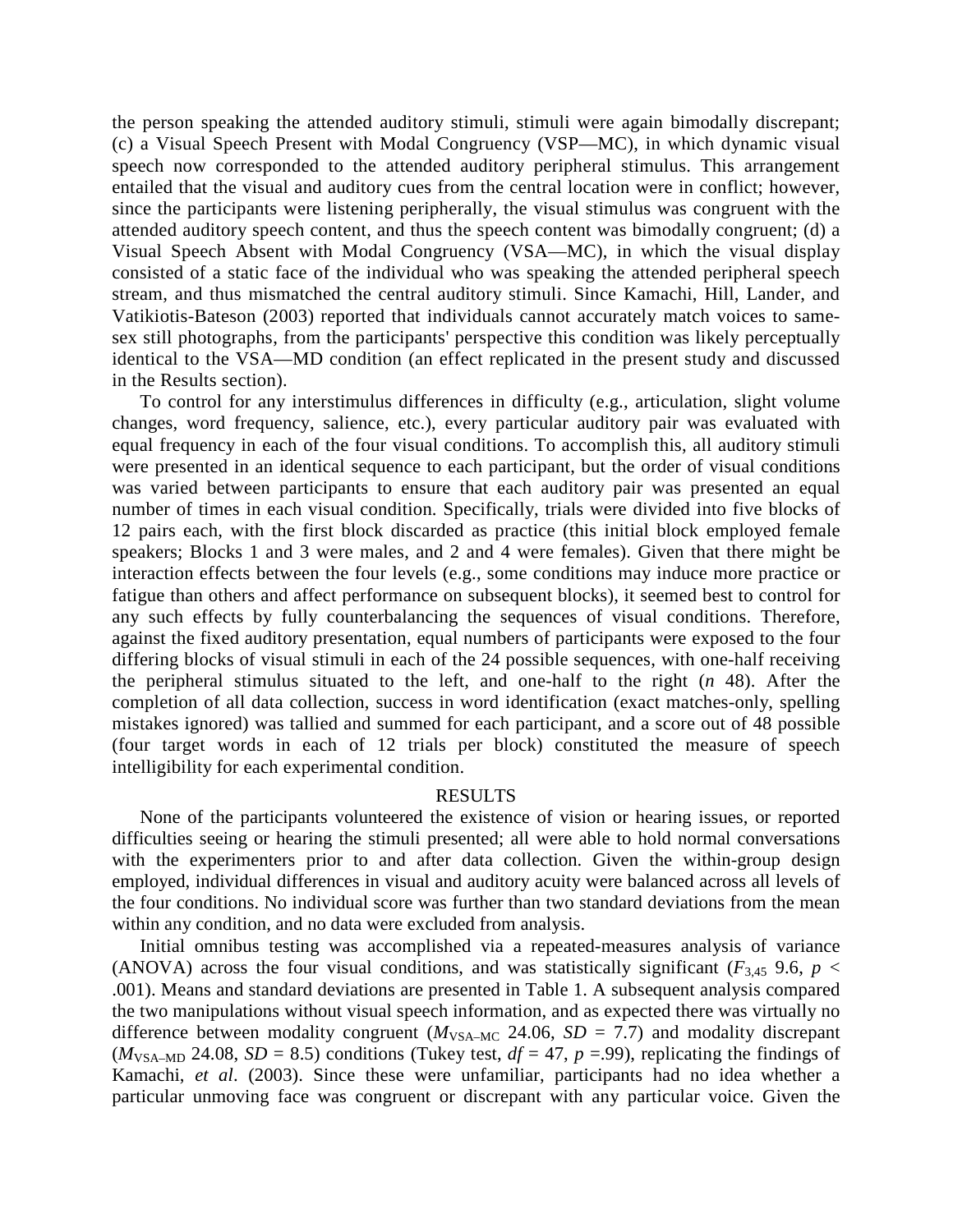previous research indicating that the control conditions were perceptually identical, and that the observed means were virtually indistinguishable, these were averaged together to arrive at a single *Visual Speech Absent* (VSA) measure for each participant.

A second repeated-measure ANOVA compared the Visual Speech Present Modal Discrepant (VSP–MD) condition, the Visual Speech Present Modal Congruent (VSP–MC) condition, and the merged VSA condition. Results were statistically significant  $(F_{2,46}$  14.7,  $p < .001$ ) and *post hoc* tests (Tukey test,  $df = 47$ ) revealed that all conditions were significantly different from each other. Compared to participants' performance with no visual-speech information ( $M_{VSA}$  = 24.07,  $SD = 6.3$ ), the addition of the modality-discrepant moving face (akin to covert listening) significantly ( $p < .001$ ,  $d = .55$ ) increased accurate identification ( $M_{VSP-MD} = 27.5$ ,  $SD = 6.1$ ) in spite of the fact that the extra visual information conflicted with the veridical response. In fact, when visual speech matched the peripherally attended voice, performance  $(M_{VSR-MC} = 21.7$ , *SD* = 7.6) significantly decreased  $(p = .041, d = .34)$  compared to no visual information ( $M_{VSA}$ )  $= 24.07$ ,  $SD = 6.3$ ). Finally, when directly comparing the moving conditions, bimodally discrepant information ( $M_{VSP-MD} = 27.5$ ,  $SD = 6.1$ ) was shown to be much superior ( $p < .001$ ,  $d = 0.85$  to bimodally congruent information ( $M_{VSP-MC} = 21.7$ ,  $SD = 7.6$ ).

|                                           | TABLE 1       |                                |   |     |  |  |
|-------------------------------------------|---------------|--------------------------------|---|-----|--|--|
| DESCRIPTIVE STATISTICS FOR ALL CONDITIONS |               |                                |   |     |  |  |
|                                           |               | No Visual Speech Visual Speech |   |     |  |  |
|                                           | $\mathcal{M}$ | - SD -                         | M | -SD |  |  |

|                                           | <sub>M</sub> | -SD | $\boldsymbol{M}$ | SD. |
|-------------------------------------------|--------------|-----|------------------|-----|
| Face and voice match modally              | 24.06 7.7    |     | 21.7             | 7.6 |
|                                           | $(VSA-MC)$   |     | $(VSP-MC)$       |     |
| Face and voice mismatch modally 24.08 8.5 |              |     | 27.5             | 6.3 |
|                                           | $(VSA-MC)$   |     | $(VSP-MD)$       |     |

*Note.—*48 correct responses were possible: 12 trials per block, with 4 targets per trial. VSA– MC Visual Speech Absent, Modality Congruent; VSP–MD = Visual Speech Present, Modality Congruent; VSA–MD Visual Speech Absent, Modality Discrepant; VSP–MD =Visual Speech Present, Modality Discrepant.

### DISCUSSION

The present examination of covert listening to peripheral speech in a "cocktail party" environment produced three findings of note. Firstly, for bimodal discrepant visual speech facilitation, compared to an absence of visual speech, participants were significantly more accurate in identifying the words presented peripherally when the central visual display of the speaker's mouth/lip movements matched the auditory stimulus (sounds and words in sentences) presented centrally. This occurred despite the conflict of the additional visual information with accurate responses. Secondly, in bimodal congruent visual speech hindrance, compared to no visual speech information, the addition of centrally presented visual speech that matched the attended peripheral speech reduced performance despite the considerable evidence that shows that congruent visual speech information aids intelligibility in noisy environments (e.g., Sumby & Pollack, 1954). Thirdly, in the condition without voice/face matching, replicating the findings of Kamachi, *et al.* (2003), individuals were unable to match unfamiliar voices to still images of faces; as the implications of that finding were discussed in the study, they are not discussed here.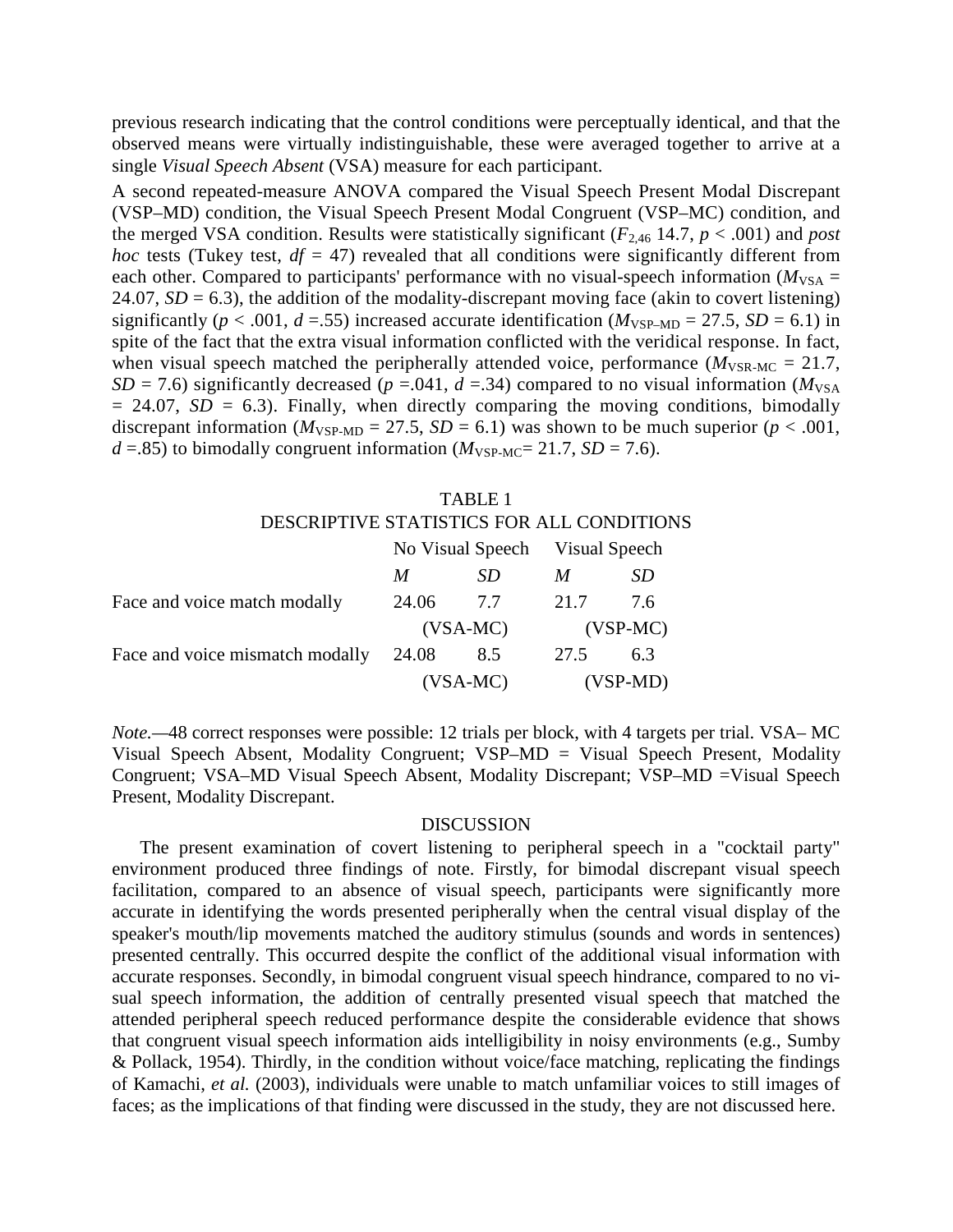#### *Discrepant Visual Speech Facilitation (VSP–MD Condition)*

The current results are among few in the literature to demonstrate that discrepant visual speech can aid in intelligibility. In Exp. 3 of Driver (1996), same-speaker target and distractor speech were simultaneously presented from two extremely close locations, proximal to a video display on which was presented either no-visual speech or visual speech congruent with the distractor stimulus. The latter condition resulted in significant increases in the intelligibility of targets, and Driver argued that the addition of discrepant visual information further segmented the distractor sounds from the target sounds via cross-modal integration. The present experiment expands the scope of this phenomenon to ecologically valid conditions that employed different orators and spatially separated auditory stimuli.

Facilitation effects for visually discrepant speech are unexpected when one considers previous research on mismatched bimodal speech presented in isolation. When auditory and visual stimuli conflict, for example the presentation of the auditory phoneme /ba/ with a visually presented /ga/, the two are combined to arrive at the most likely perceptual candidate, and may result in a perception different from either of the sources, in this particular case /da/ (McGurk MacDonald, 1976). The phenomenon, termed the "McGurk effect," which alters the perceived place of articulation, is not limited to consonants, but also occurs with vowels (Summerfield McGrath, 1984) and whole words (Dekle, Fowler, Funnell, 1992).

The VSP—MD condition of the present experiment would seem to constitute an environment of central visual speech, which would be discrepant to peripherally attended auditory stimuli, and therefore accuracy, accordingly, should have declined; instead, discrepant speech significantly facilitated intelligibility. As bimodal interference likely still occurred, the most probable explanation for the observed result is that this negative effect was offset by a separate factor that significantly facilitated intelligibility, likely bimodal localization of the central stimulus. Theoretical support for this interpretation is discussed in the Introduction, and also reinforced by the finding of location discrepant speech hindrance in the VSP—MC condition.

#### *Location Discrepant Visual Speech Hindrance (VSP–MC Condition)*

Given the considerable evidence that lip-motion aids intelligibility in noisy environments (for a comprehensive review see Summerfield, 1992), the addition of visual speech information consistent with the attended auditory stimulus would seem to facilitate intelligibility. However, performance actually decreased when modality-congruent visual information was introduced compared to VSA conditions. It is unclear whether bimodal speech facilitation occurred with spatially separated stimuli (an issue discussed further below), but if it did, it was outweighed by a much larger adverse effect, the most probable candidate being the severe disruption of localization cues between modalities.

This interpretation is supported by an analysis of Driver's (1996) experiments. When two auditory stimuli were presented from a single location (Exp. 3), discrepant visual speech further segmented the stimuli and facilitated intelligibility of the target speech. However, when localization cues existed to distinguish the stimuli, i.e., when the auditory stimuli were laterally separated in Exp. 2, the addition of discrepant visual speech located between them decreased intelligibility. In this arrangement, the ventriloquist effect served to perceptually locate the distractor speech location more centrally, reducing perceived spatial separation and thus performance. Any segmentation facilitation that may have occurred was therefore trumped by the attenuation of localization cues.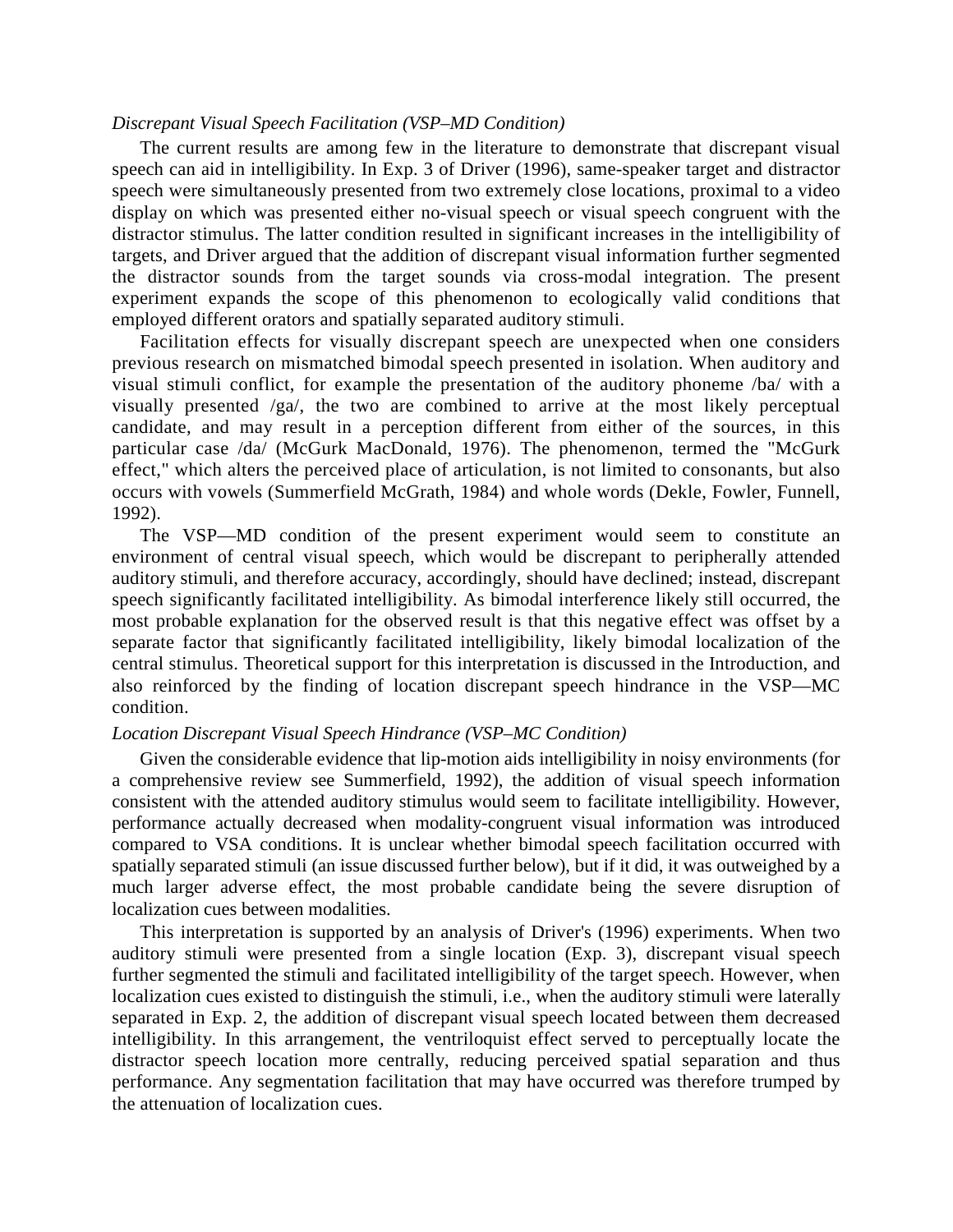### *Conclusions, Limitations, and Future Directions*

Across Exps. 2 and 3, Driver (1996) held visual information constant, manipulated the spatial separation of auditory stimuli, and found that discrepant visual speech aided speech intelligibility *unless* it disrupted localization cues. The current investigation held the spatial separation of auditory stimuli constant, manipulated the visual speech information (congruent vs. discrepant), and arrived at a similar result. When localization was facilitated and speech information disrupted (VSP—MD trials), intelligibility increased. However, when speech information was facilitated and localization disrupted (VSP—MC trials), intelligibility decreased. Given the large (*d* .85) intelligibility advantage in the former condition compared directly to the latter, during covert listening with two speakers, bimodal localization is significantly more important than the presence of bimodal speech cues.

Beyond this assessment, a more quantitative approach to the relative magnitude of these cues could be addressed by a future study that employed multiple speaker locations, manipulated sound sources across a range of eccentricities, and had participants assess central as well as peripheral stimuli. For example, if the two auditory streams were minimally separated and near the visual source, by comparing visual and still conditions one could measure the facilitative effect of visual speech information for that particular set of stimuli. One could then have participants report the central speech stream and vary the presentation of the distractor speech at varying eccentricities, with and without visual speech information, and isolate the relative contribution of visual speech as localization cues become more salient. In addition, the effect of temporal contiguity could be investigated with this design by varying the synchrony of the auditory and visual speech.

Despite the present investigation, Driver's (1996) experiments, and the numerous investigations of both bimodal speech facilitation and the McGurk effect (McGurk MacDonald, 1976), one central question remains unanswered: does bimodal speech integration, either facilitative or intrusive, occur between a fixated visual stimulus and an attended auditory stimulus, or a location-consistent stimulus? Additional possibilities are that synthesis occurs if either situation applies, or only when both conditions are present. In classic investigations of the McGurk effect and bimodal facilitation, visual speech is paired to auditory stimuli both by attention to that stimulus, and by originating from a common location. Experiments employing location-congruent visual and auditory stimuli cannot differentiate between any of these possibilities.

Experimental arrangements with multiple speech stimuli also have difficulty addressing the issue. For example, in Exp. 2 of Driver (1996)

with spatially separated stimuli, it is unclear whether the (facilitative) segmentation effect found in Exp. 3 still occurred but was masked by the attenuation of localization cues, or if segmentation requires spatial contiguity and simply did not occur. The current study is likewise limited in regards to the McGurk effect and cross-modal interference in general. Compared to VSA, the addition of discrepant speech (VSP—MD) facilitated intelligibility, presumably due to the addition of bimodal localization cues of the central stimulus. What remains unknown is whether McGurk interference occurred between the central stimulus and spatially separated (but attended) peripheral stimulus, and was masked by localization facilitation, or if the effect requires spatial contiguity and did not occur. The same limitation applies to an analysis of bimodal facilitation in the VSP— MC condition; perhaps spatially separated facilitation did occur but was masked by the disruption of localization cues.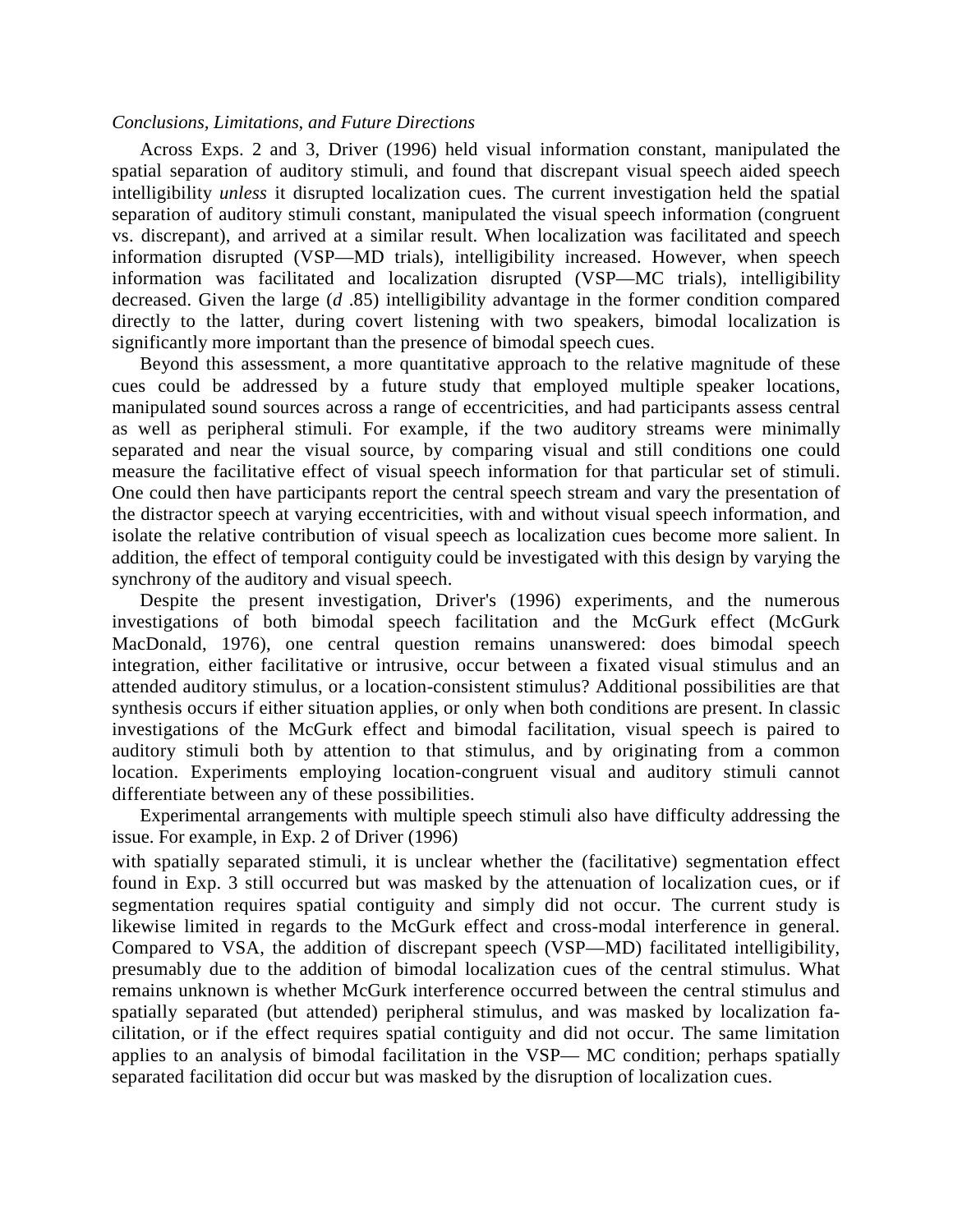An investigation of this problem may require an examination of implicit processing of the unattended central stimuli. Despite a lack of explicit recall for unattended speech, Swinney (1979) and others have demonstrated semantic priming to such stimuli, and it may be possible to exploit this phenomenon to address bimodal speech integration. Consider the naturally occurring covert listening condition in the present study (VSP—MC). By employing a lexical decision task or other priming-detection paradigms, one could presumably determine whether the McGurk synthesis occurred with unattended location-congruent stimuli. For example, suppose an auditory stimulus "ball' is presented in the unattended central channel simultaneous with an auditory stimulus "gall' in the attended peripheral channel. In VSA conditions, presumably both auditory stimuli would be primed. However, when visual speech is presented from the central location, attention-based and location-based accounts offer differing predictions regarding the unattended channel. If the synthesis is attention-based, only "ball' should be primed (although perhaps more strongly compared to VSA given bimodal integration). However, if the synthesis is location based, sub-threshold perception of the unattended channel should be to the synthesized composite "dall.' A subsequent lexical decision task should be able to assess whether this occurs, answering whether attention is necessary for the McGurk effect, or whether spatial contiguity is sufficient.

In conclusion, the results suggest that during selective covert listening in multiple speech environments, localization processes are particularly significant. In naturalistic environments, a plethora of evidence for facilitation effects exists for additional spatially and content-congruent visual speech information; the present evidence shows that adding visual speech stimuli also aids in the intelligibility of an attended peripheral

stream. Whether this facilitation would extend to environments containing more than two speakers is unknown, but is likely given that the addition of modally congruent visual speech information has been shown to increase in importance as the number of voices increases (Rudmann, Mc-Carley, & Kramer, 2003). Finally, future variations of this paradigm may shed light on attention-based versus location-based integration of various bimodal speech stimuli.

## **REFERENCES**

BLAUERT, J. (1983) *Spatial hearing.* Cambridge, MA: MIT Press.

- BREGMAN, A. S., ABRAMSON, J., DOEHRING, P., & DARWIN, C. J. (1985) Spectral integration based upon common amplitude modulation*. Perception & Psychophysics*, 37, 483- 493.
- BREGMAN, A. S., & PINKER, S. (1978) Auditory streaming and the building of timbre. *Canadian Journal of Psychology*, 32, 19-31.
- BROADBENT, D. E. (1952) Listening to one of two synchronous messages. *Journal of Experimental Psychology*, 44, 51-55.
- BROADBENT, D. E. (1954) The role of auditory localization in attention and memory span*. Journal of Experimental Psychology*, 47, 191-196.
- BROADBENT, D. E. (1958) *Perception and communication.* London: Pergamon Press.
- BRONKHORST, A. W. (2000) The cocktail party phenomenon: a review of research on speech intelligibility in multiple-talker conditions*. Acta Acoustica*, 86, 117-128.
- CARPENTER, R. M. S. (1988) *Movements of the eyes.* London: Pion Limited.
- CHERRY, E. C. (1953) Some experiments on the recognition of speech, with one and two ears. *Journal of the Acoustical Society of America*, 25, 554-559.